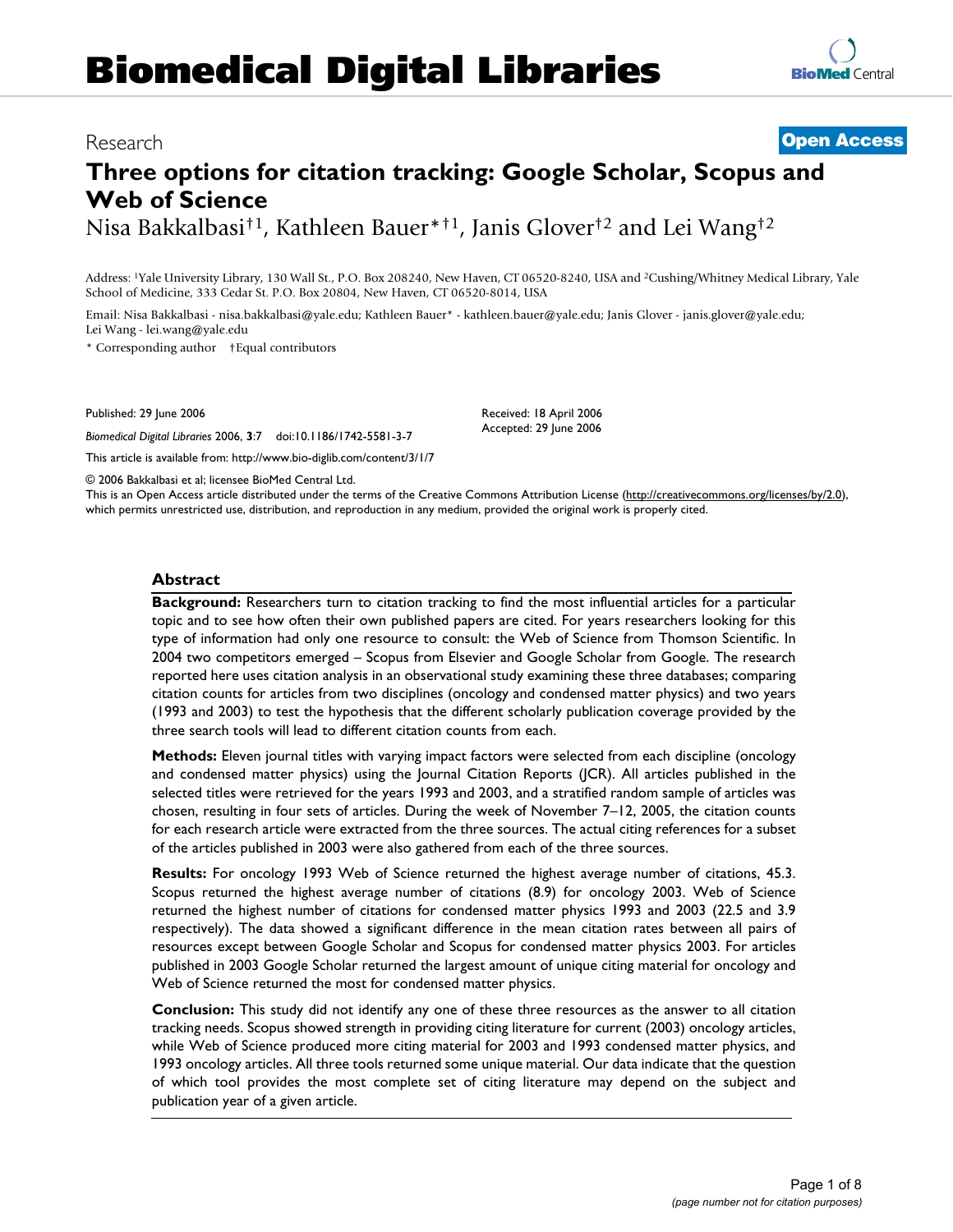|                          | <b>Web of Science</b>                                                                         | <b>Scopus</b>                                                               | Google Scholar |
|--------------------------|-----------------------------------------------------------------------------------------------|-----------------------------------------------------------------------------|----------------|
| Indexing and abstracting | Yes                                                                                           | Yes                                                                         | No             |
| Years covered-journals   | 1900 to present (Science) 1956-present (Social<br>Science) 1975-present (Arts and Humanities) | 1966 to present for some journals, but many<br>date back to 1996 to present | Not revealed   |
| Years covered-citations  | 1900 to present                                                                               | 1996 to present                                                             | Not revealed   |
| Fee-based                | Yes                                                                                           | Yes                                                                         | No.            |
| Contents                 | 9300 journals (Science, Social Science and Arts<br>and Humanities)                            | 15,000 journals (Science and Social Science)                                | Not revealed   |

**Table 1: Comparison of features in Web of Science, Scopus, and Google Scholar**

# **Background**

Many researchers have an interest in finding citation information about a given article – both how many times the article is cited and who is citing that article. This may be for the completeness of a literature search, or perhaps to find how often his or her own publications are cited. Eugene Garfield made possible the widespread use of citation analysis in academe through his creation of three citation indices: Science, Humanities and Social Science Citation Indices, which were combined and transformed into an electronic version called the Web of Science. These indices were based on the concept that a carefully selected subset of journals would produce the majority of important citing literature for any given article. Citation analysis has real world implications: for good or bad, citedness is considered in grants, hiring and tenure decisions. For many reasons professors and researchers may want to demonstrate the impact of their work and citation analysis is one way (albeit a controversial one [1-3]) to accomplish this. For many years Web of Science had a virtual monopoly on the provision of citedness tracking. Late in 2004 two competitors to Web of Science emerged – Google Scholar and Scopus.

The Internet search giant Google sponsored the creation of Google Scholar, a tool that attempts to give users a simple way to broadly search the scholarly literature. Google Scholar uses a matching algorithm to look for keyword search terms in the title, abstract or full text of an article from multiple publishers and web sites (Google Scholar does not share the specifics of how this algorithm works). The number of times a journal article, book chapter, or web site is cited also plays an important part in Google Scholar's ranking algorithm. Search results are displayed so that the more cited and highly relevant articles rise to the top of the set. This varies from the more traditional default "reverse chronological" order employed by most scholarly databases. Google Scholar neither lists the journal titles it includes, nor the dates of coverage; although they have indicated that they have agreements with most major publishers (except Elsevier). Another area of difference for Google Scholar is that unlike most scholarly research databases, it looks beyond journal literature to

cover other modes of scholarly communication. Other sources covered in Google Scholar include preprint servers such as arXiv (physics) and government and academic Web sites. Google Scholar does not state how a Web site qualifies for inclusion in its searches.

At approximately the same time that Google Scholar was made public, Elsevier introduced Scopus, an indexing and abstracting service that contains its own citation-tracking tool. Scopus indexes a larger number of journals than Web of Science, and includes more international and open access journals. Citation coverage however only dates to 1996 (abstracts, but not citation coverage, are available back to 1966 for some journals.) Scopus includes its own Web search engine, Scirus. Scirus results are presented separately from other Scopus journal results. Also, material from Scirus does not figure into citation counts for Scopus journal records. Table 1 provides a comparison summary of features in Web of Science, Scopus, and Google Scholar.

Citation analysis has been the focus of research and discussion for decades. Much has been written about citation analysis techniques [18-29], application to different disciplines [1,28,30], and controversies surrounding the use of citation analysis and journal impact factors to gauge the value and impact of a given journal title or the corpus of a given author [1-3]. With the introduction of Scopus and Google Scholar, there have been many recent articles that include careful analysis of the features of each individual tool as well as comparisons among two or more of these tools, and others (for example, PubMed and Scirus) [9- 17]. While these articles discuss the general characteristics and report the results of sample searches the authors have completed, they do not systematically review the citation analysis functions. In a 2005 study analyzing Google Scholar, Noruzi [14] briefly compared citation counts for two products – Google Scholar and Web of Science – in the field of webometrics. First, the author selected the first article to establish the word "webometrics" [18], and provided the "times cited" for both the Web of Science and Google Scholar. The author then compared the number of unique and overlapping citations to this one article in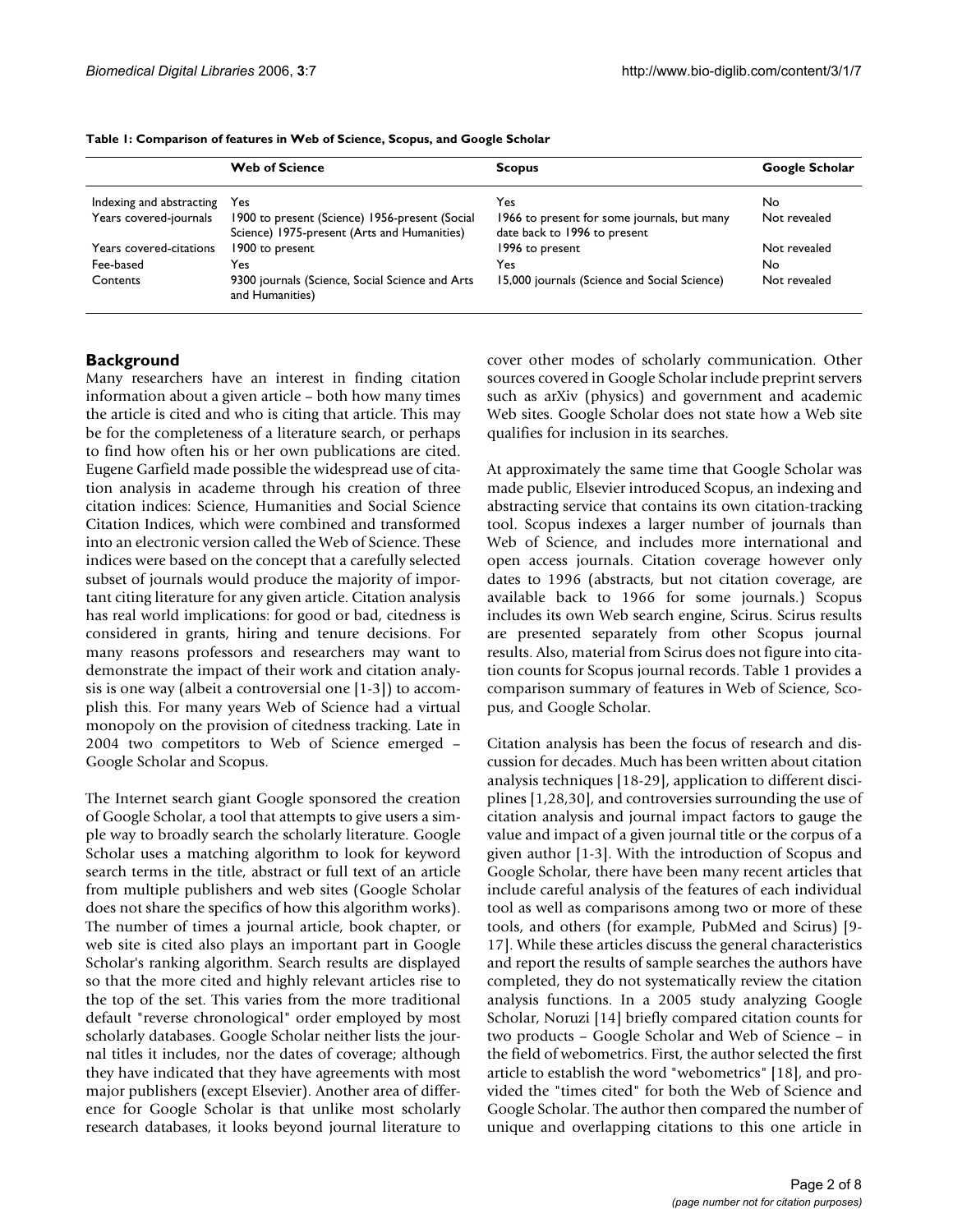#### **Table 2: Oncology titles**

| Journal Title                               | <b>Impact Factor</b> |  |  |
|---------------------------------------------|----------------------|--|--|
| CA - A Cancer Journal for Clinicians        | 44.515               |  |  |
| Journal of the National Cancer Institute    | 13.856               |  |  |
| Advances in Cancer Research                 | 6.200                |  |  |
| Neoplasia                                   | 4.377                |  |  |
| Cancer Immunology, Immunotherapy            | 3.52                 |  |  |
| <b>Breast Cancer Research</b>               | 2.975                |  |  |
| <b>BMC Cancer</b>                           | 2.290                |  |  |
| Cancer Investigation                        | 1.935                |  |  |
| American Journal of Clinical Oncology       | 1.703                |  |  |
| Chemotherapy                                | 1.248                |  |  |
| International Journal of Biological Markers | 0.929                |  |  |

each product. Noruzi also looked at the citation counts for the "most-cited" articles in the field by conducting a search on the term "webometrics or webometric" in each product.

There are inherent problems using subject searches as a comparison measure because of the differences in how Web of Science, Google Scholar and Scopus perform searches. For example, Web of Science does not automatically search for common word variations, while Scopus and Google Scholar do. Similar keyword searches in Scopus and Web of Science often return relatively small result sets (less than one hundred records), while the same search in Google Scholar may return hundreds of results. For example, a search for the phrase "complementary medicine" with the word "obesity" returns 9 results in Scopus, 6 in Web of Science and 596 results in Google Scholar.

Citation tracking of known articles as a comparison method avoids the inconsistencies in subject searching. In a preliminary study Bauer and Bakkalbasi [31] examined the citation counts for these three tools for articles from the Journal of the American Society for Information Science and Technology (JASIST) published in 1985 and 2000. They found that older material appears best covered by the Web of Science, although this was not confirmed statistically due to the small size of the dataset. For the newer material citation counts were higher in Google Scholar than either Web of Science or Scopus, while there was no statistical difference between the citation counts reported by Web of Science and Scopus. The authors recommended a larger, more robust study.

In attempting to provide a more robust study, this paper looks at a known set of articles, and examines the number of citing articles and other material returned by each of the three search tools for that discrete set, thus removing the ambiguity inherent in subject searches. In this way the study produces data sufficient to test the hypothesis that the different scholarly publication coverage provided by the three search tools will lead to different citation counts from each. In selecting a set of articles to work with, we decided that we should also account for the variations in the publication habits for various disciplines [4-8]. Thus we chose two disciplines to investigate that we suspected were following different publication patterns. One, physics, has largely embraced the use of preprint servers for the early dissemination of research literature, while a second discipline, medicine, has not. The subjects were narrowed to condensed matter physics (henceforth referred to as CM physics) and oncology. Sets of known articles from each discipline were selected from both 1993 (before epublishing dominated scientific disciplines) and 2003 (well into the e-publishing era).

This approach of working with sets of known articles and looking for citing material mirrors the experience of the searcher who is interested in finding citing references to a known article. What can this researcher expect from this new landscape that includes the familiar indices from the Web of Science with the new territory of Scopus and Google Scholar?

# **Methodology**

# *Sample*

The sampling process included two steps: first the selection of journal titles from each discipline (oncology and CM physics) and second the selection of articles from those journals. In the first step, we retrieved 123 journals listed in the "Oncology" category and 60 journals listed in the "Physics, Condensed Matter" category, using the 2004 Journal Citation Reports (JCR) database. Eleven journals from each category were selected using systematic sampling technique to ensure the sample contained an even distribution of journals across all levels of impact factors. To draw the sample all titles were ranked from highest to lowest by impact factors. Then title selection began with the first title and was expanded to include every nth subsequent title where n, the sampling interval, was calculated as:

n = Population size/Sample size

Tables 2 and 3 furnish a list of the titles selected for the study.

Articles from years 1993 and 2003 were selected as the population from which to draw the sample. The second step of the sampling process began by retrieving all the articles published in the selected eleven titles for both years using Web of Science, INSPEC, and PubMed. All editorial materials, notes, biographical items, corrections, letters, book reviews, and news items were removed from the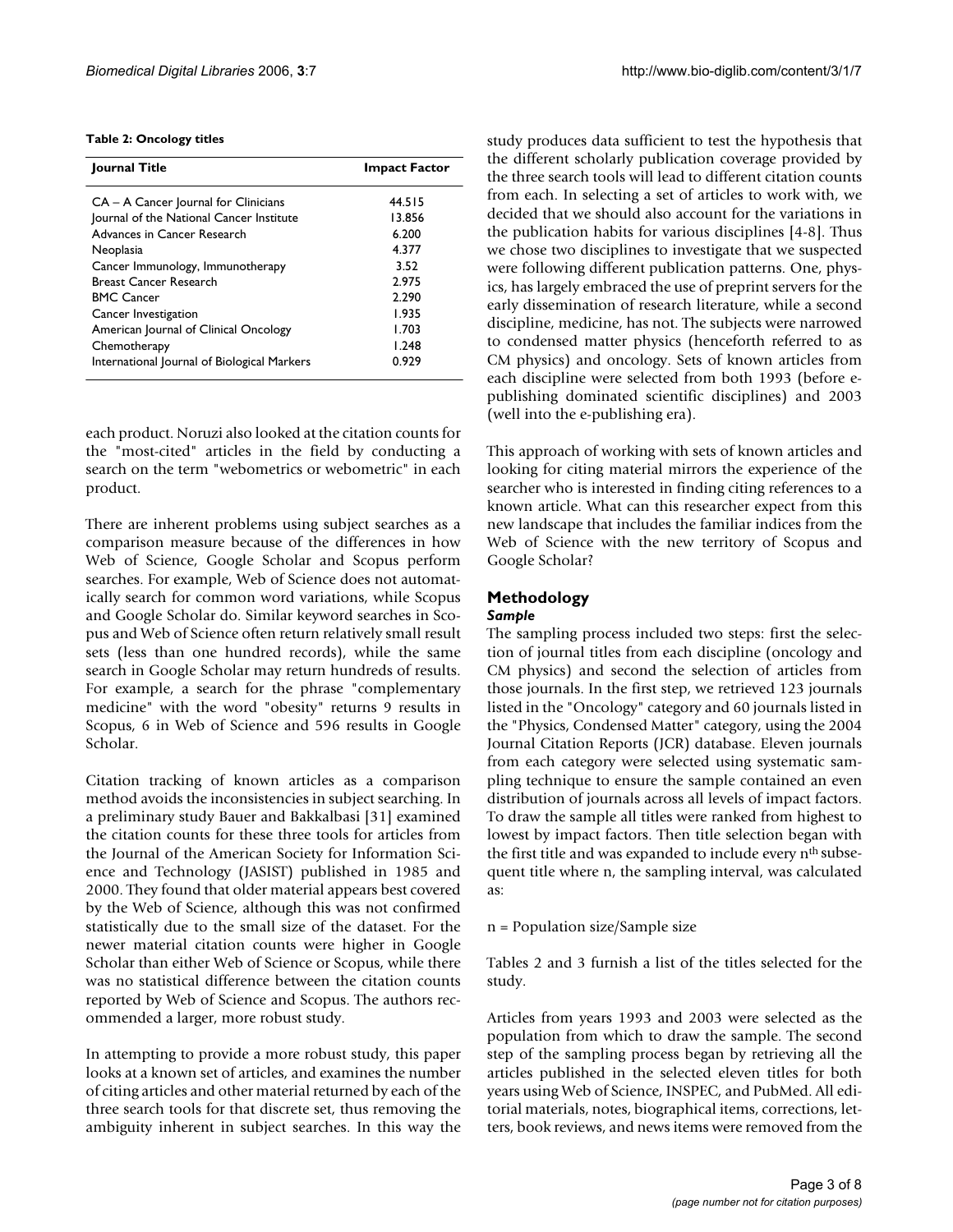#### **Table 3: CM physics titles**

| Journal Title                                                | Impact<br><b>Factor</b> |
|--------------------------------------------------------------|-------------------------|
| Surface Science Reports                                      | 21.350                  |
| Journal Of The Mechanics And Physics Of Solids               | 3.443                   |
| Physical Review B                                            | 3.075                   |
| Semiconductor Science And Technology                         | 2.152                   |
| Interface Science                                            | 1.639                   |
| (Incorporated Into Journal Of Materials Science As Of 2004)  |                         |
| European Physical Journal B                                  | 1.426                   |
| Journal Of Physics And Chemistry Of Solids                   | 0.988                   |
| Physics Of The Solid State                                   | 0.724                   |
| (An English Translation Of The Journal Fizika Tverdogo Tela) |                         |
| <b>Phase Transitions</b>                                     | 0.581                   |
| Solid State Technology                                       | 0.431                   |
| International Journal Of Modern Physics B                    | 0.361                   |

dataset before the sampling, as these items were not of primary concern to the study. Using stratified random sampling to allow a proportional representation of each journal, a random sample of articles from each journal was drawn according to the ratio of articles in a given journal to the total number of articles. This resulted in four sets of varying sizes: 234 and 259 for oncology 1993 and 2003, respectively; and 358 and 364 for CM physics 1993 and 2003 respectively. The set for CM physics was larger mainly because of the inclusion in the sample of Physics Review B, which publishes thousands of articles each year. These four sets of articles would be used to gather citation counts from Web of Science, Scopus, and Google Scholar.

To create sets for an examination of the citing references for articles published in 2003, fifty articles from the sets for oncology and CM physics 2003 were tagged for inclusion in two subsets. Between three and five articles from each journal title were included in these subsets.

#### *Data collection*

To construct the dataset author names, article title, source, volume number, and issue number were entered in a spreadsheet. Then during the week of November 7–12, 2005, citation counts were extracted for each research article from three sources: Web of Science, Scopus, and

#### **Table 4: Descriptive statistics for citation counts**

Google Scholar. The absence of some articles from any one of the three databases resulted in the elimination of 16 (7%) records from oncology 1993, 6 (2%) records from oncology 2003, and 18 (5%) records from CM physics 2003. Missing data from Scopus for CM physics 1993 resulted in a dataset too small to use for statistical significance. Thus Scopus was excluded from further analysis for this particular subject and year.

To augment the information gathered for citation counts, the actual citing references for the fifty articles in each of the two subsets of articles from 2003 oncology and CM physics were gathered from Web of Science, Scopus, and Google Scholar, resulting in two sets of citing references totaling 296 for CM physics and 614 for oncology.

# **Results**

Table 4 displays the descriptive statistics of the citation counts from each of the three resources. For oncology 1993, Web of Science returned the highest average number of citations, 45.3. Scopus returned the highest average number of citations (8.9) for oncology 2003. Web of Science returned the highest number of citations for CM physics 1993 and 2003 (22.5 and 3.9, respectively).

The hypothesis of the study is that the different scholarly publication coverage provided by the three search tools will lead to different citation counts from each. In addition, scholarly publication varies, encompassing many document dissemination methods depending on the subject discipline, and these differences will further be reflected in different citation counts for the three tools. We began by examining the following hypothesis:

 $H_0$ : There is no difference among the citation counts extracted from the three resources.

Ha: A difference exists among the citation counts extracted from the three resources.

Since the citation counts were highly skewed and the underlying assumptions for a parametric test were not met, a Friedman test, the non-parametric equivalent of the repeated measure ANOVA, was run for each discipline/ year. Table 5 displays the summary results. The data

|      |          | Oncology       |        | <b>CM</b> physics |                |        |                |
|------|----------|----------------|--------|-------------------|----------------|--------|----------------|
|      |          | Google Scholar | Scopus | Web of Science    | Google Scholar | Scopus | Web of Science |
| 1993 | Mean     | 20.8           | 35.4   | 45.3              | 10.3           | N/A    | 22.5           |
|      | St. Dev. | 37.9           | 60.7   | 77.4              | 20.7           | N/A    | 32.5           |
| 2003 | Mean     | 6.2            | 8.9    | 8.3               | 2.2            | 2.2    | 3.9            |
|      | St. Dev. | 8.0            | 12.0   | 10.9              | 3.7            | 2.7    | 4.9            |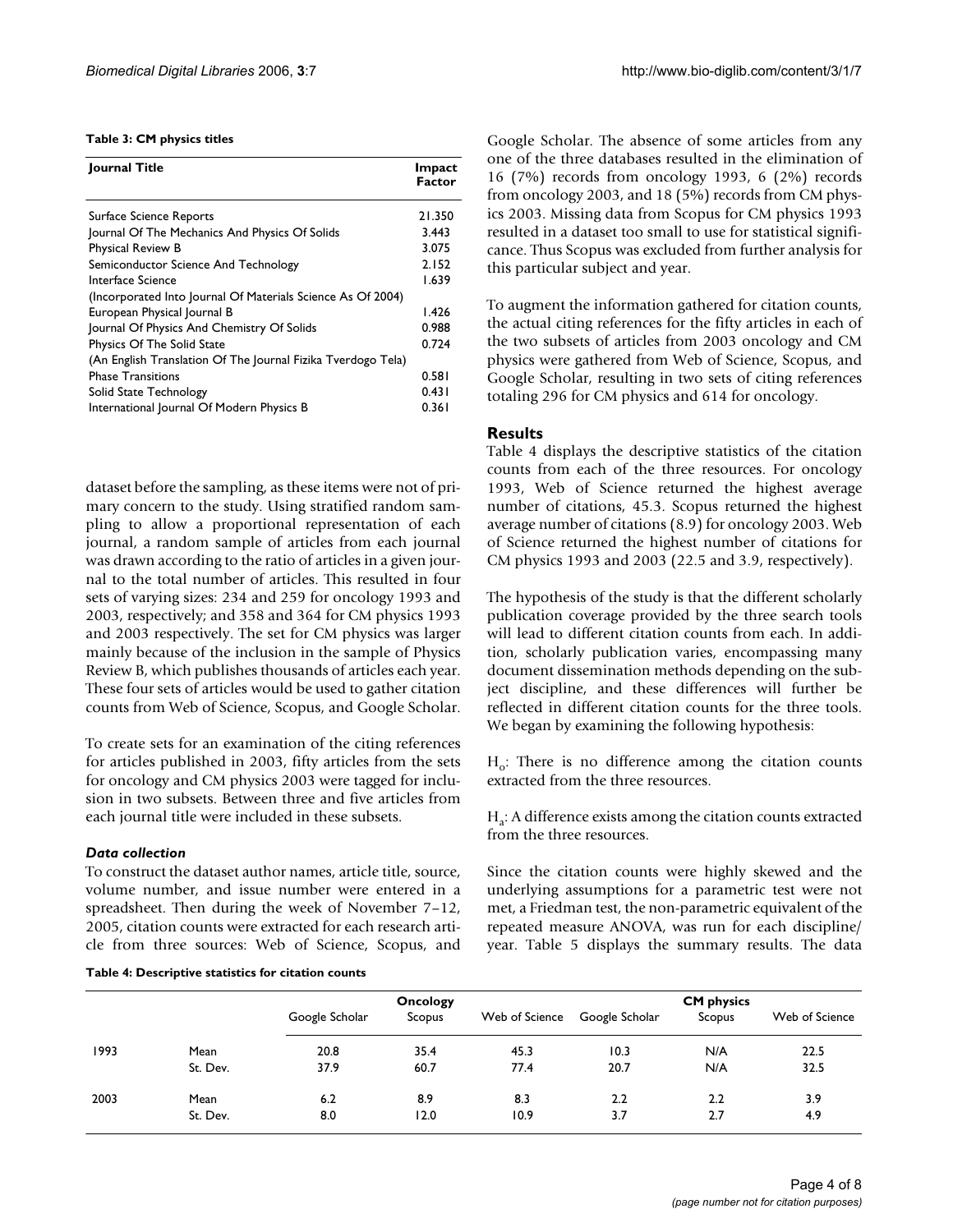#### *Biomedical Digital Libraries* 2006, **3**:7 http://www.bio-diglib.com/content/3/1/7

#### **Table 5: Friedman test results**

|                        |                | 1993  | 2003<br>$(n = 218)$ $(n = 253)$ | <b>Oncology Oncology CM Physics</b><br>2003<br>$(n = 346)$ |
|------------------------|----------------|-------|---------------------------------|------------------------------------------------------------|
| Mean Ranks             |                |       |                                 |                                                            |
|                        | Google Scholar | 1.18  | 1.51                            | 1.68                                                       |
|                        | Scopus         | 2.07  | 2.38                            | 1.86                                                       |
|                        | Web of Science | 2.75  | 2.11                            | 2.47                                                       |
| <b>Test Statistics</b> |                |       |                                 |                                                            |
|                        | Chi-Square     | 306.8 | 136.2                           | 170.8                                                      |
|                        | Df             | 2     | $\mathcal{P}$                   | 2                                                          |
|                        | p-value        | 0.00  | 0.00                            | 0.00                                                       |

showed a significant difference in the mean citation rates for at least one database.

Pairwise post-hoc comparisons using Wilcoxon Signed Ranked tests were performed to compare all possible pairs. Based on the post-hoc investigation there was a statistically significant difference in citation counts between all pairs (p < 0.001) except between Google Scholar and Scopus for CM physics 2003 ( $p = 0.119$ ).

# *Overlap and uniqueness of citing references*

An examination was done of the citing references returned from 2003 for both oncology and CM physics to further examine the composition of these sets. (Scopus did not return sufficient material for 1993, and so only 2003 articles were examined in this portion of the study.) In particular, we wished to determine the amount of citing references unique to each index, and the amount of citing references occurring in two or all three resources. An automated matching algorithm was developed to identify the overlapping and unique citing references. For each article, the algorithm divided all of its citing references into seven groups:

- 1. Overlap of all three resources
- 2. Overlap between Web of Science and Google Scholar
- 3. Overlap between Web of Science and Scopus
- 4. Overlap between Google Scholar and Scopus
- 5. Unique references from Web of Science
- 6. Unique references from Scopus
- 7. Unique references from Google Scholar

A sample of articles was selected to test the accuracy rate of the matching algorithm. The citing references for these articles were gathered, and the resulting set of 320 citing references were checked manually to determine if the algorithm had placed each citing reference in the correct category (of the seven listed above.) If the citing article was not placed in the correct category by the matching algorithm, it was marked as an error. The test demonstrated an accuracy rate of 98% for the matching algorithm. This was an acceptable accuracy rate, and so the matching algorithm was then used to categorize the citing references for all of the 2003 articles. Figure 1 shows the distribution of the unique and overlapping references as returned by the algorithm.

For oncology articles published in 2003, the greatest number of unique items was found in Google Scholar (78, 13%) followed by Scopus (74, 12%). A search of Web of Science revealed a much smaller number of unique citing articles (41, 7%). A core group of 189 (31%) citing articles was found in all three resources.

In the set of all citing material for the CM physics 2003 articles, the greatest amount of unique material was found in Web of Science (63, 21%), which also produced the highest citation counts. The second greatest concentration of unique material was in Google Scholar (50, 17%). Scopus returned 25 unique citing articles (9%). In contrast to the set of articles for oncology, only 63 (21%) were found in all three resources.

The large amount of unique material returned by Google Scholar led to further examination of the composition of that material. What percentage of that material would correspond to the traditional journal literature, and what percentage might reflect new forms of scholarly communication methods? From each 2003 set, 50 unique citing references from Google Scholar were examined to determine their origin. Citing references were classified as:

1. Journal: any journal, open access or not.

2. Archive: A subject-specific repository. Examples are arXiv (physics), Repec (economics) and ADS (astrophysics).

3. College or university sponsored: An institution-specific resource. May be a repository (such as the DSpace repository at MIT) or simply a departmental Web page.

4. Governmental: white papers and technical reports from .gov sites.

5. Non-governmental Organizations: White papers and technical reports from research institutes.

6. Commercial Entity: A paper published by a for-profit organization, such as a pharmaceutical company.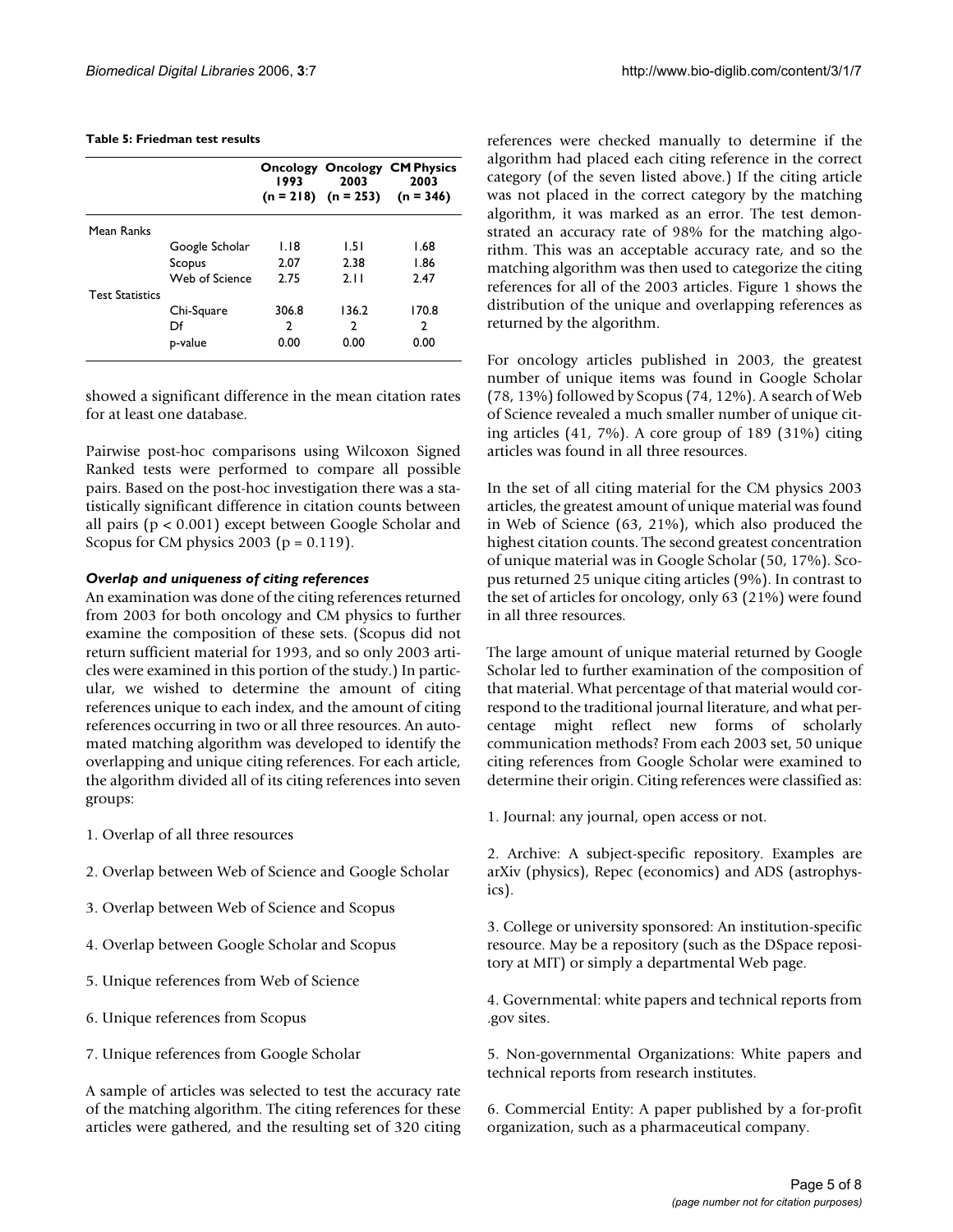# **Oncology** (total=614)

**CM Physics (total=296)** 



The distribution of the unique and overlapped citing articles as returned by the algorithm. Note: diagram is not to scale.

# 7. Other

The largest amount of unique material in Google Scholar came from journal literature for both oncology and CM physics. However in CM physics that percentage (38%) was much lower than for oncology (62%). In CM physics, the next largest contributing factor was material housed on archives (specifically arXiv). This accounted for 12 articles, or 25% of the unique material. In oncology, the next largest group of material came from colleges and universities (9 citing references, or 18%).

# **Discussion**

This study examined a defined set of articles from two subject disciplines: oncology and condensed matter physics. A search was done to uncover citing material in each of three products, Web of Science, Scopus and Google Scholar. For articles published in 1993, Web of Science returned the greatest number of citing articles in both CM physics and oncology. In oncology 1993, Scopus was next and Google Scholar produced the least number of citing articles. In CM physics 1993, Google Scholar was next and Scopus provided too few articles to study. Given the depth of Web of Science coverage in sciences (back to 1900), and Google Scholar's reliance on digital material (which in general dates back to the mid-1990's) this result is not surprising. For articles published in oncology in 2003, Scopus returned the highest number of citing references, followed by Web of Science and Google Scholar. In CM physics 2003, Web of Science returned the largest number of citing references, and the number returned by Scopus and Google Scholar was not statistically different. This result surprised the authors and contradicted their supposition that changes in scholarly publication, especially in CM physics, would be reflected in the citation counts from Google Scholar.

To look further at the sets of citing material returned, the unique and overlapping material found for both oncology and CM physics in 2003 were examined. In oncology, the largest set of unique material came from Google Scholar, but in CM physics Web of Science returned more unique material. In oncology, a larger percentage of citing material was common to all three resources (31%) than in physics, where only 21% of material was contained in all three resources. When unique citing references were found in a search of Scopus or Web of Science, it was either because of different journal title coverage, or sometimes because one index included articles from a particular publisher faster than the other. In Google Scholar the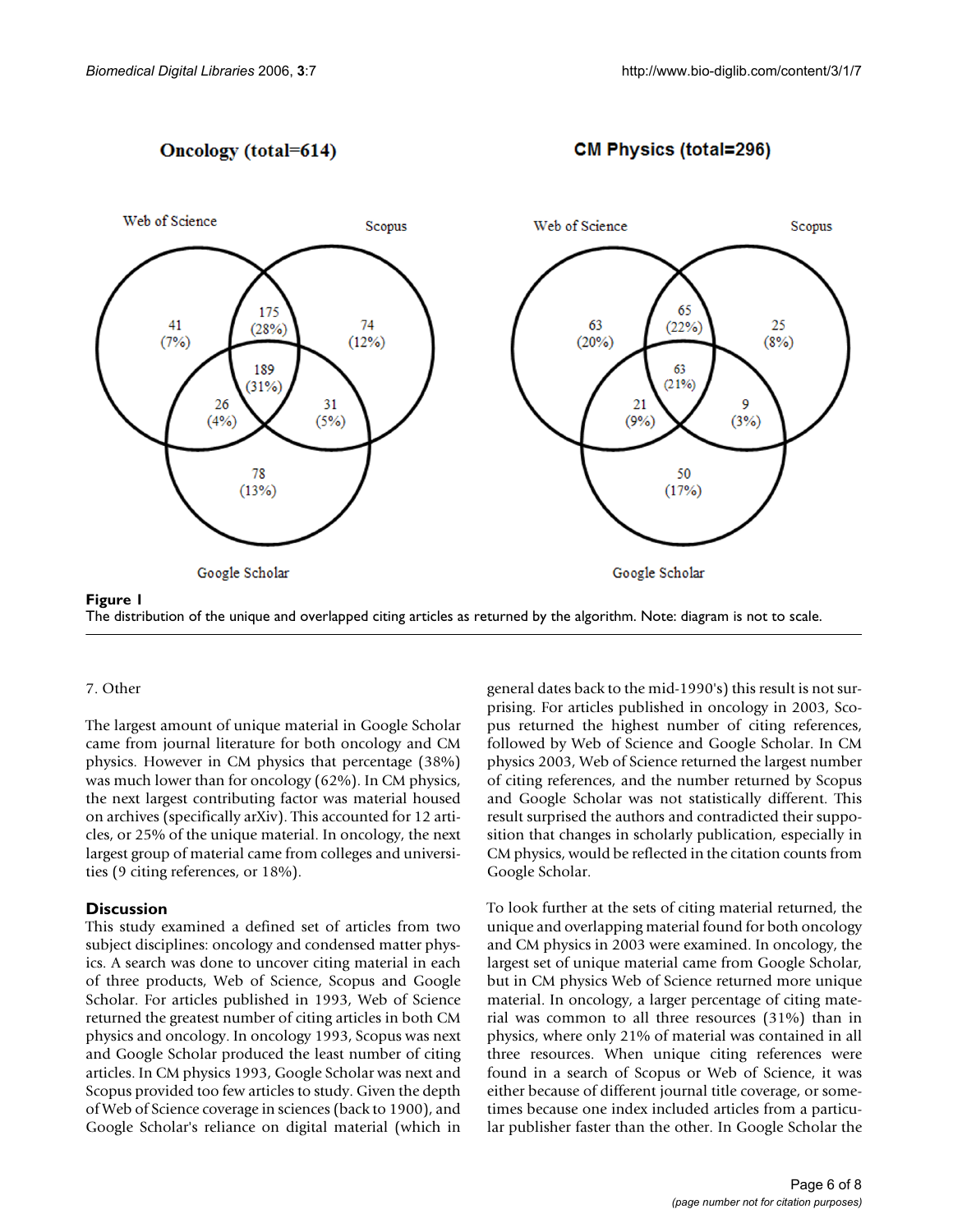| Table 6: Composition of unique 2003 Google Scholar material |  |  |  |  |
|-------------------------------------------------------------|--|--|--|--|
|-------------------------------------------------------------|--|--|--|--|

| Source of unique material     | Oncology | <b>CM Physics</b> |  |
|-------------------------------|----------|-------------------|--|
| Journal                       | 31(62%)  | 18 (37%)          |  |
| Archive                       | 3(6%)    | 12 (25%)          |  |
| College or University         | 9(18%)   | 6(13%)            |  |
| Government                    | 3(6%)    | 4(8%)             |  |
| Non-Governmental Organization | 2(4%)    | 8(17%)            |  |
| Commercial                    | 0        | 0                 |  |
| Other                         | 2(4%)    | 0                 |  |
| Total                         | 50       | 48                |  |

composition of the unique citing material was more varied, consisting of journals, e-prints, university, governmental and non-governmental material.

The overlap offered by Google Scholar was in some ways as interesting as the unique material. In oncology, 40% of the material it produced overlapped with either Scopus or Web of Science or both indices. The large amount of overlapping material gave some credence to the scholarly nature of the Google Scholar database, and the accuracy of its matching algorithm for detecting correct citing references. The unique material returned by Google Scholar sometimes consisted of journal literature not covered by the other indices (or not yet indexed) but also was comprised of a mix of material published on e-print archives, university, governmental and non-governmental organization web sites.

A possible bias may have been introduced by using JCR (a Thomson Science produced companion product to Web of Science) to select the journal titles for each discipline. One might wonder whether changing the study by selecting the journal titles from another source would have made an impact on the results reported in this study. However, the journals included in this study were indexed by Web of Science and Scopus, and appeared in Google Scholar; this argues against any possible bias created by using JCR.

During this investigation, it became obvious that Google Scholar changed rather dramatically after November 2005. When searches were rerun in Google Scholar in January 2006, some results were much larger. It can safely be assumed that Google Scholar citing result sets for the same articles studied here would now be different and probably larger. Similarly, some searches run in Scopus now give much higher citation counts. It would appear that Scopus has also undergone some improvements.

# **Conclusion**

This study analyzed the numbers of citing references for given sets of articles from journals in oncology and condensed matter physics for two publication years: 1993 and 2003, and further compared the citing references for fifty articles in two disciplines for 2003 only. This study did not identify any one of the three tools studied to be the answer to all citation tracking needs. Scopus showed strength in providing citing literature for more current (2003) oncology articles. However, Web of Science seemed to perform better for current CM physics, and was stronger for both subjects for articles published in 1993. Google Scholar returned a smaller number of citing references, but did provide a large set of unique citing material for 2003. Also, as a resource freely available to anyone with Internet connectivity, Google Scholar deserves consideration as an important adjunct to other research indices. This study however indicated that at this point Google Scholar alone might not replace other scholarly search tools. Scopus and Web of Science remain very important resources, but this study cannot claim one to be the clear winner for all subject matter. Rather, it indicates that the question of which tool is better, or at least which tool is better in terms of providing the most complete set of citing literature, may depend on the subject and publication date of a given article.

This study revealed that a researcher who needs to be comprehensive in a literature search has no simple solution. That is, none of these products covered the entire set of citing articles this study produced. In oncology, a researcher who consulted the index with the largest number of citing references (Scopus) would have found 76% of these citing references, and by adding a search of Google Scholar (which produced the most unique material) would find 94% of citing references. In CM physics a researcher who consulted only Web of Science would find 71% of citing references. By consulting Google Scholar in addition to Web of Science they would find 91%. A researcher using any two of three tools would find the majority of, but not all, citing material found in this study.

We note that Google Scholar and Scopus have both changed, perhaps dramatically since the time this sample was drawn. This would indicate that sampling should be repeated for more up-to-date comparisons, and to most fairly evaluate the utility of Google Scholar and Scopus. In addition, it is clear that Google Scholar provides unique citing material. The exact composition of this citing material should also be more thoroughly examined so that scholars will have a clear idea what is and is not included in Google Scholar searches.

# **Competing interests**

The author(s) declare that they have no competing interests.